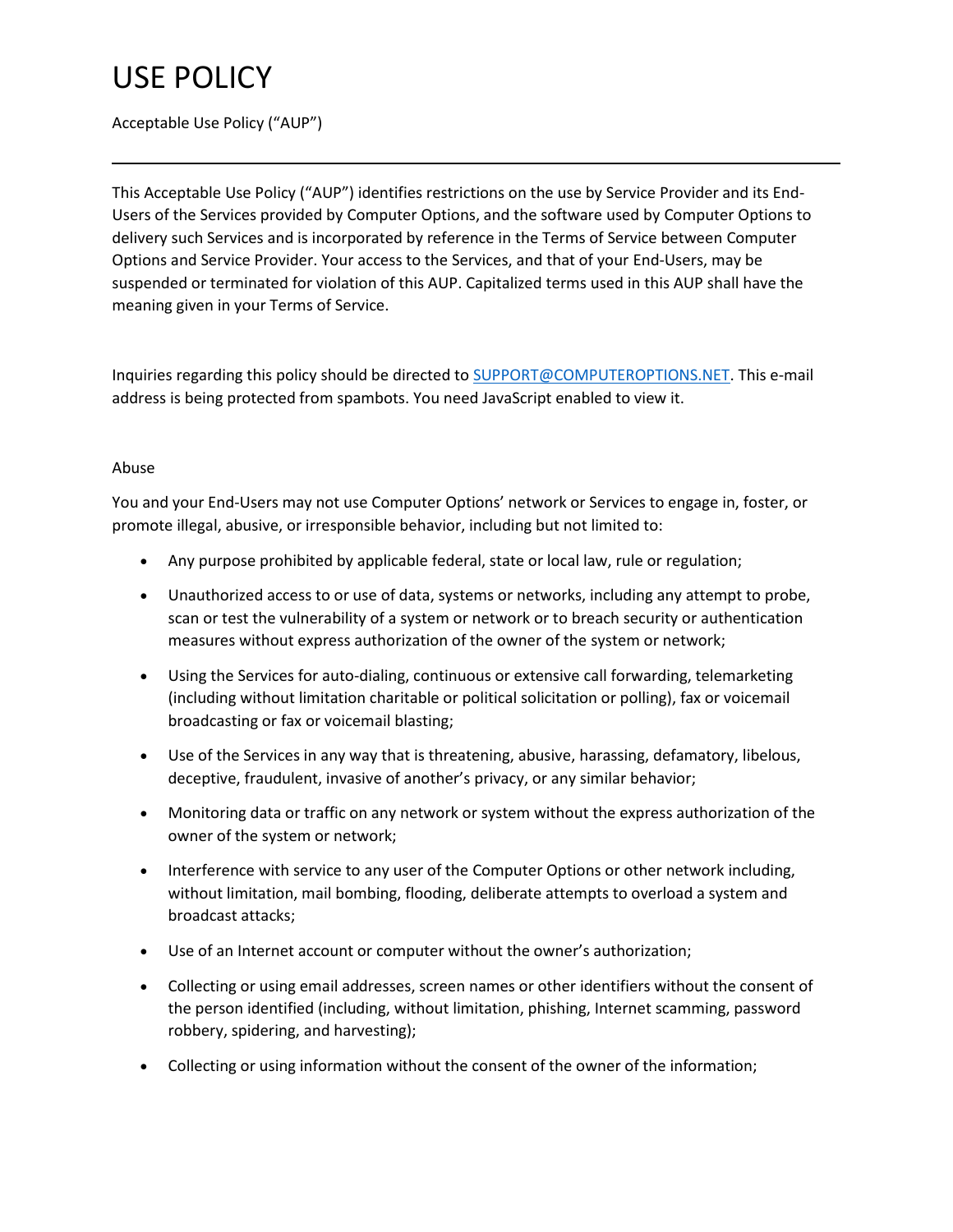- Use of any false, misleading, or deceptive TCP-IP packet header information in an email or a newsgroup posting;
- Use of the service to distribute software that covertly gathers information about a user or covertly transmits information about the user;
- Use of the service for distribution of advertisement delivery software unless: (i) the user affirmatively consents to the download and installation of such software based on a clear and conspicuous notice of the nature of the software, and (ii) the software is easily removable by use of standard tools for such purpose included on major operating systems; (such as Microsoft's "ad/remove" tool); or
- Any conduct that is likely to result in retaliation against the Computer Options network or website, or Computer Options' employees, officers or other agents, including engaging in behavior that results in any server being the target of a denial of service attack (DoS).

#### Bulk Email

You and your End-Users may not use a Computer Options email service to send bulk mail. You may use your dedicated hosted system to send bulk mail, subject to the restrictions in this Acceptable Use Policy.

You and your End-Users must comply with the CAN-SPAM Act of 2003 and other laws and regulations applicable to bulk or commercial email. In addition, your bulk and commercial email must meet the following requirements:

- intended recipients have given their consent to receive email from you or your End-Users via some affirmative means, such as an opt-in procedure;
- procedures for seeking consent by you or your End-Users include reasonable means to ensure that the person giving consent is the owner of the email address for which consent is given;
- You and/or your End-Users retain evidence of each recipient's consent in a form that can be promptly produced on request, and you honor recipient's and Computer Options' requests to produce consent evidence within 72 hours of receipt of the request;
- You and/or your End-Users have procedures in place that allow a recipient to revoke their consent – such as a link in the body of the email, or instructions to reply with the word "Remove" in the subject line; you and/or your End-Users shall honor revocations of consent within 48 hours, and notify recipients that the revocation of their consent will be implemented in 48 hours;
- You and/or your End-Users must post an email address for complaints (such as [SUPPORT@COMPUTEROPTIONS.NET.](mailto:SUPPORT@COMPUTEROPTIONS.NET) This e-mail address is being protected from spambots. JavaScript must be enabled to view it) in a conspicuous place on any website associated with the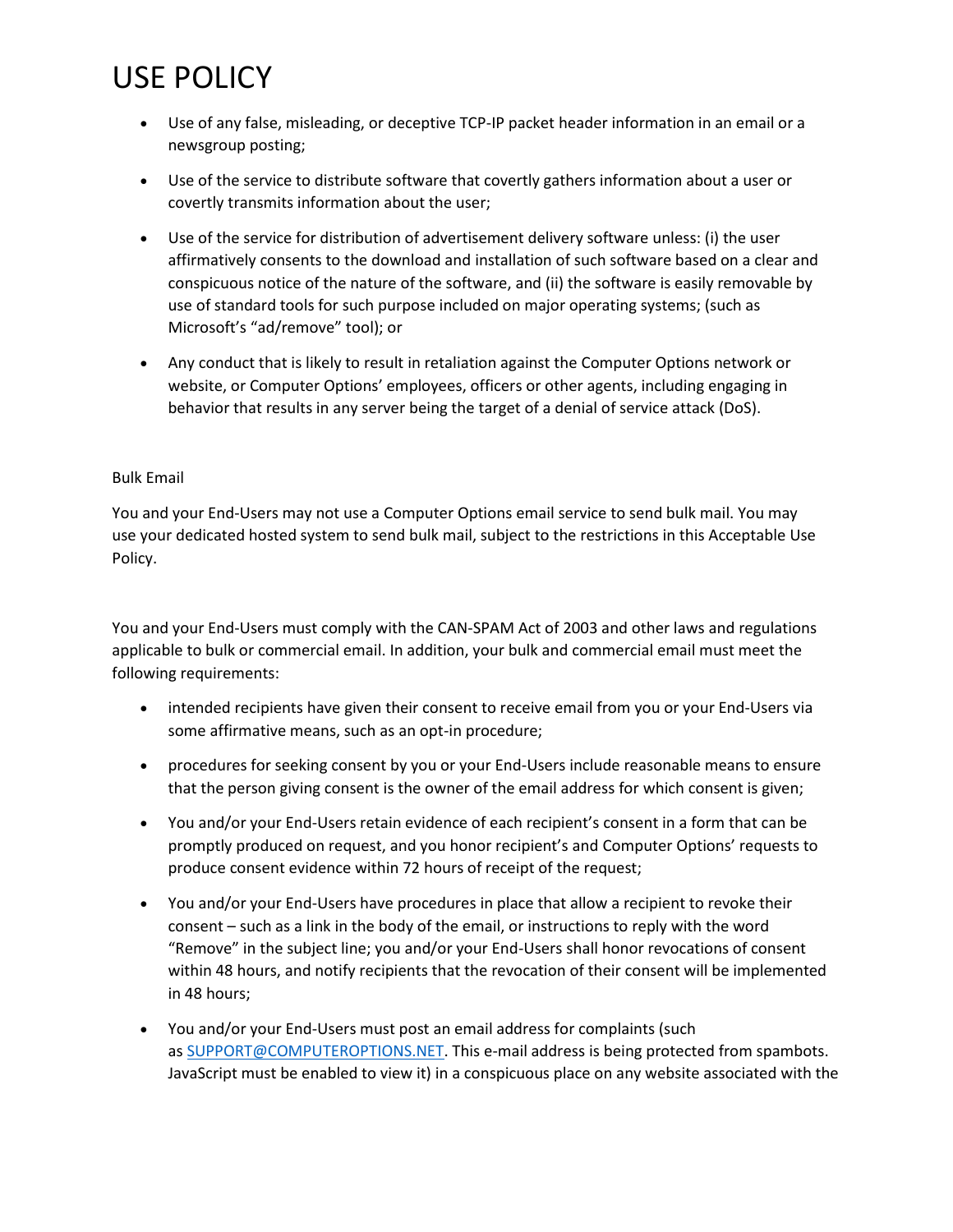email, you and/or your End-Users must register that address, and you must promptly respond to messages sent to that address;

- You and/or your End-Users must have a Privacy Policy posted for each domain associated with the mailing;
- You and/or your End-Users have the means to track anonymous complaints;
- You and/or your End-Users may not obscure the source of your email in any manner, such as omitting, forging, or misrepresenting message headers or return addresses. Your email, and that of your End-Users, must include the recipients email address in the body of the message or in the "TO" line of the email;
- The subject line of the email must clearly describe the subject matter contained in the email, and the message must include valid contact information; and
- You and/or your End-Users must not attempt to send any message to an email address if 3 consecutive delivery rejections have occurred and the time between the third rejection and the first rejection is longer than fifteen days.

These policies apply to messages sent using your Computer Options services, or to messages sent from any network by you or any person on your behalf that directly or indirectly refer the recipient to a site, or an email address hosted via your Computer Options. In addition, you and your End-Users may not use a third-party email service that does not practice similar procedures for all its customers. These requirements apply to distribution lists prepared by third parties.

Computer Options may test and otherwise monitor your compliance and that of your End-Users with its requirements. Computer Options may block the transmission of email that violates these provisions. Computer Options may, at its discretion, require certain customers or End-Users to seek advance approval for bulk and commercial email, which approval will not be granted unless the customer or End-Users can demonstrate that all of the requirements stated above will be met.

### Unsolicited Communications

You and/or your End-Users may not use your service to send email or any other communications to a person who has indicated that they do not wish to receive it. If the communication is bulk mail, then you will not be in violation of this section if you comply with the 48-hour removal requirement described above.

### Newsgroup, Chat Forums, Other Networks

You and/or your End-Users must comply with the rules and conventions for postings to any bulletin board, chat group or other forum in which you participate, including their rules for content and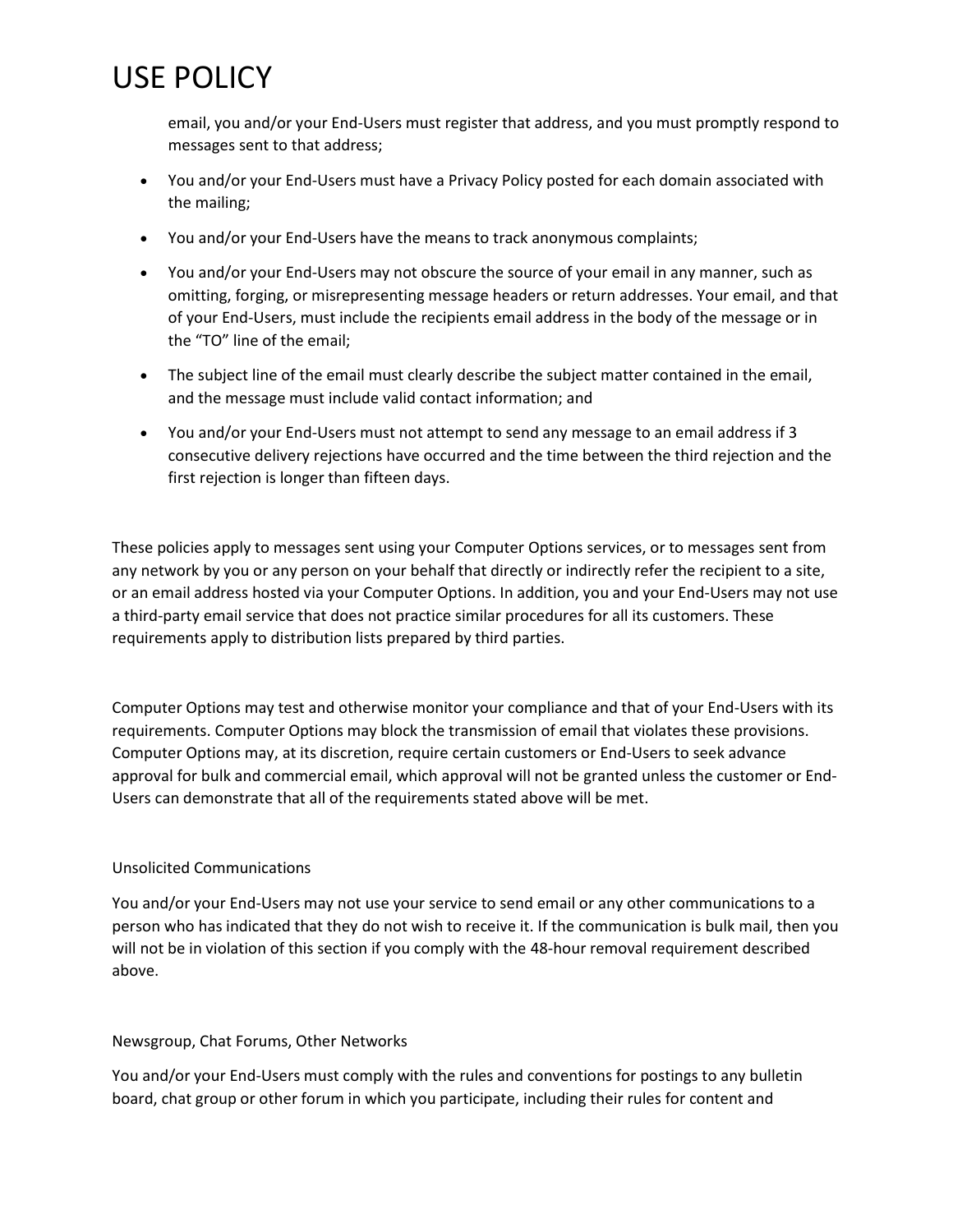commercial postings. These groups usually prohibit the posting of off-topic commercial messages, or mass postings to multiple forums.

You and/or your End-Users must comply with the rules of any other network you or your End-Users access or participate in using Computer Options' Services.

#### Offensive Content

You and/or your End-Users may not publish, transmit or store on or via Computer Options' network and equipment any content or links to any content that Computer Options reasonably believes:

- Constitutes, depicts, fosters, promotes or relates in any manner to child pornography, bestiality, or non-consensual sex acts;
- is excessively violent, incites violence, threatens violence, or contains harassing content or hate speech;
- is unfair or deceptive under the consumer protection laws of any jurisdiction, including chain letters and pyramid schemes;
- is defamatory or violates a person's privacy;
- creates a risk to a person's safety or health, creates a risk to public safety or health, compromises national security, or interferes with an investigation by law enforcement;
- improperly exposes trade secrets or other confidential or proprietary information of another person;
- is intended to assist others in defeating technical copyright protections;
- infringes on another person's copyright, trade or service mark, patent, or other property right;
- promotes illegal drugs, violates export control laws, relates to illegal gambling, or illegal arms trafficking;
- is otherwise illegal or solicits conduct that is illegal under laws applicable to you or to Computer Options; or
- is otherwise malicious, fraudulent, or may result in retaliation against Computer Options by offended viewers or recipients or is intended to harass or threaten.

Content "published or transmitted" via Computer Options' network or equipment includes Web content, email, bulletin board postings, chat, tweets, and any other type of posting or transmission that relies on the Internet.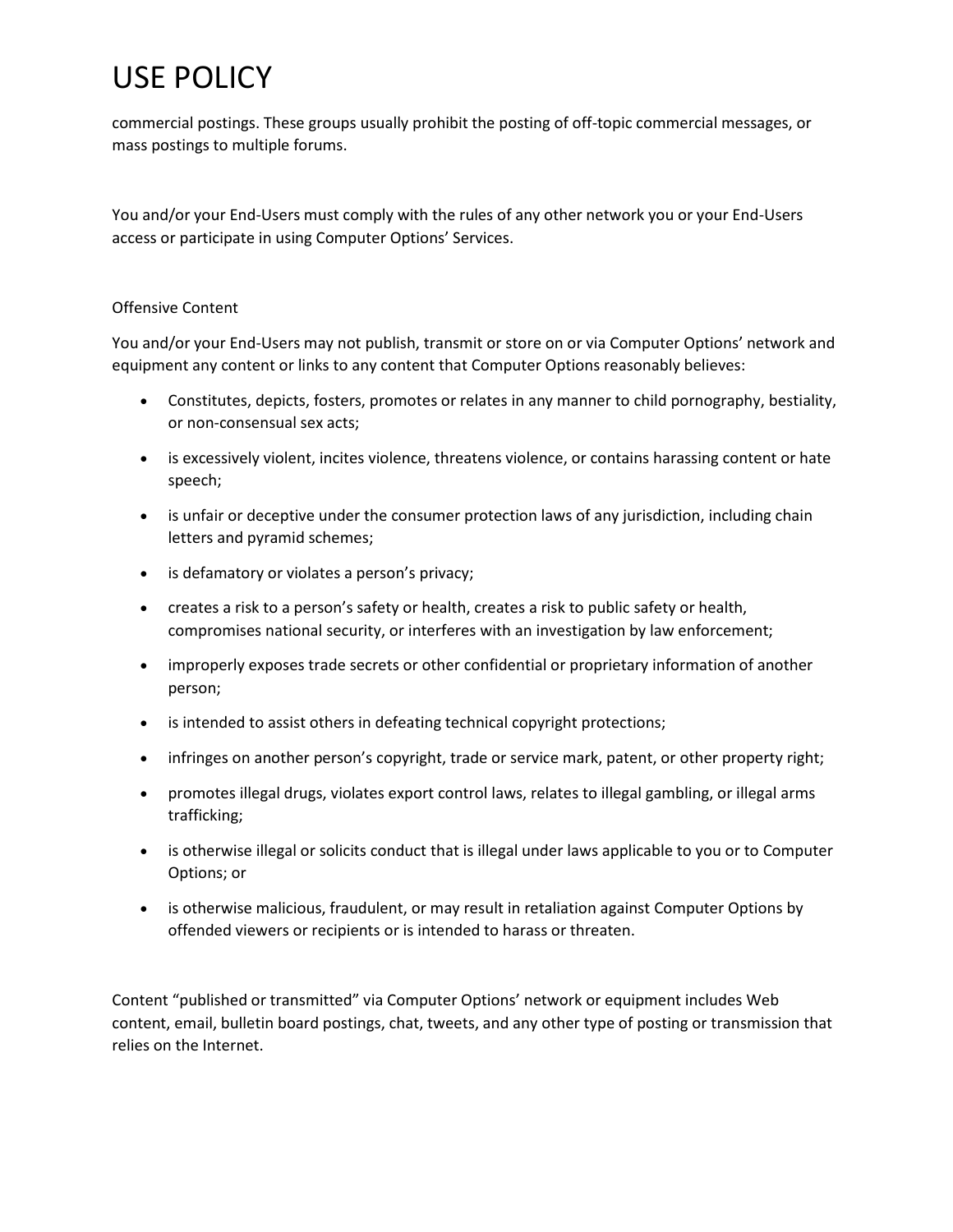#### Live Events

You and/or your End-Users may not use Computer Options' to stream live sex acts of any kind, even if the content would otherwise comply with the AUP. Computer Options may prohibit the streaming of other live events where there is a special risk, in Computer Options' reasonable discretion, that the event may violate the Offensive Content section above.

#### Copyrighted Material

You may not use Computer Options' network or services to download, publish, distribute, or otherwise copy or use in any manner any text, music, software, art, image, or other work protected by copyright law unless:

- you have been expressly authorized by the owner of the copyright for the work to copy the work in that manner; or
- you are otherwise permitted by established copyright law to copy the work in that manner.

It is Computer Options' policy to terminate in appropriate circumstances the services of customers who are repeat infringers.

#### Shared Systems

You and/or your End-Users may not use any shared system provided by Computer Options in a way that unnecessarily interferes with the normal operation of the shared system, or that consumes a disproportionate share of the resources of the system. For example, we may prohibit the automated or scripted use of Computer Options email services if it has a negative impact on the mail system, or we may require you to repair coding abnormalities in your code if it unnecessarily conflicts with other customers' use of the services. You agree that we may quarantine or delete any data stored on a shared system if the data is infected with a virus, or is otherwise corrupted, and has the potential to infect or corrupt the system or other customers' data that is stored on the same system.

#### Use of Services Outside the United States

Although we encourage you and your End-Users to use of the Service to place calls to foreign countries from within the United States, we do not presently offer or support the Service in any countries other than the United States and Canada. If you or your End-Users use the Service outside of the United States or Canada, you and/or such End-Users will be solely responsible for any violations of local laws and regulations resulting from such use.